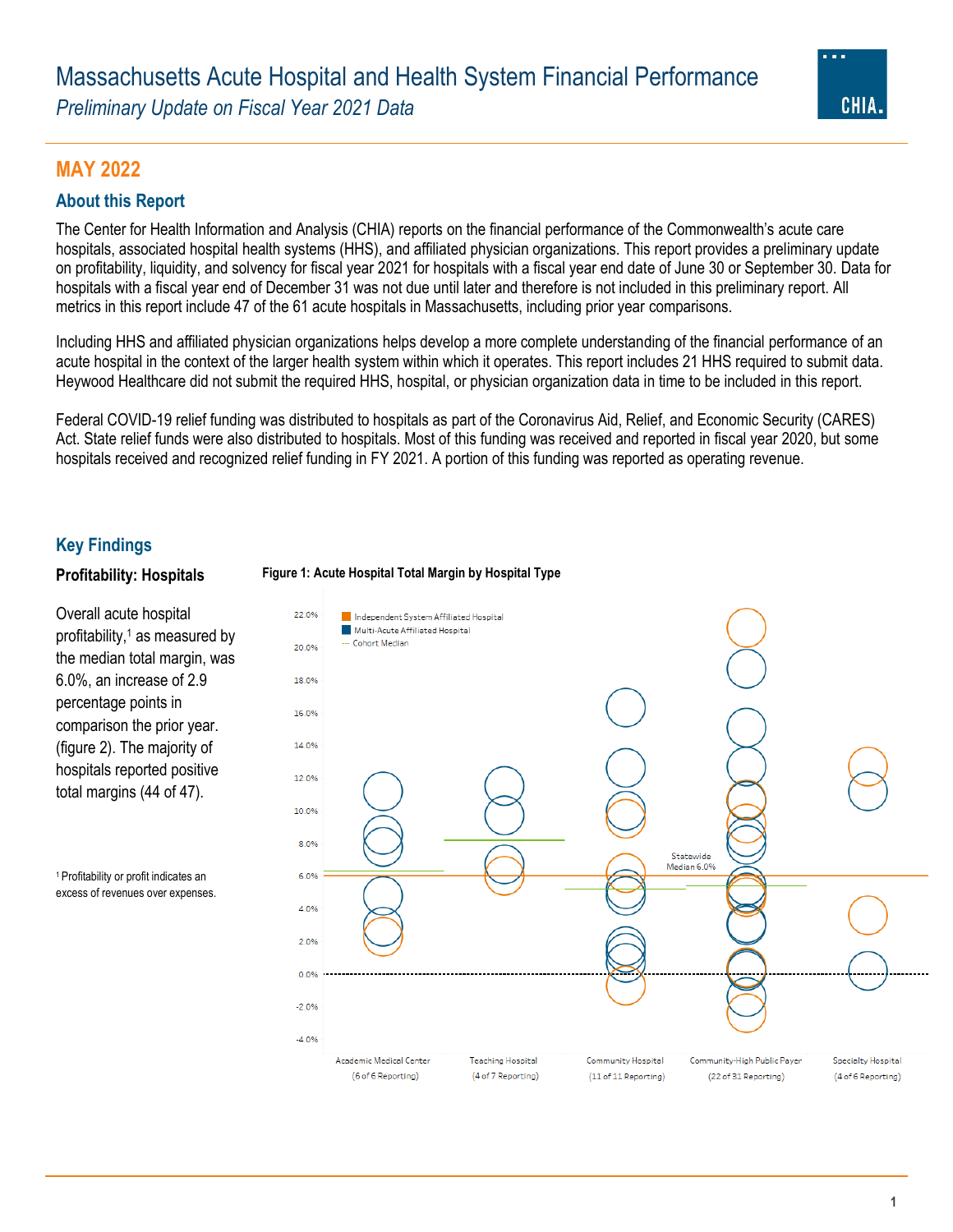All four cohorts<sup>2</sup> experienced an increase in profitability when compared to the prior fiscal year. The teaching hospital cohort reported the largest increase of 3.4 percentage points, while the community-high public payer cohort reported the smallest increase of 1.8 percentage points. Changes in total margin were influenced by non-operating margins during this period.

In aggregate hospitals reported \$405 million in federal and state COVID-19 relief funds as operating revenue during fiscal year 2021. This revenue is included in their total margins.

<sup>2</sup>Acute hospital cohort designations are Academic Medical Center (AMC), Teaching Hospital, Community Hospital, and Community-High Public Payer (HPP). Specialty Hospitals are not considered a cohort. For further descriptions of the cohorts and specialty hospitals, see the technical appendix.



|                                         | <b>HFY 2019</b> | <b>HFY 2020</b> | <b>HFY 2021</b> |
|-----------------------------------------|-----------------|-----------------|-----------------|
| <b>Statewide Median</b>                 | $3.6\%$         | 3.1%            | 6.0%            |
| AMC (6 of 6 Reporting)                  | 3.1%            | 4 2%            | 6.3%            |
| Teaching Hospital (4 of 7 Reporting)    | 7.6%            | 48%             | 8.2%            |
| Community Hospital (11 of 11 Reporting) | 5.1%            | 3.1%            | 5.2%            |
| Community-HPP (22 of 31 Reporting)      | 5.0%            | 3.6%            | 5.4%            |



The AMC, community hospital and community-HPP cohorts experienced an increase in median operating margin, while the teaching hospital cohort experienced a decrease. The community hospital cohort reported the lowest operating margin of 0.6%.

These margins also include COVID-19 relief funding reported as operating revenue.

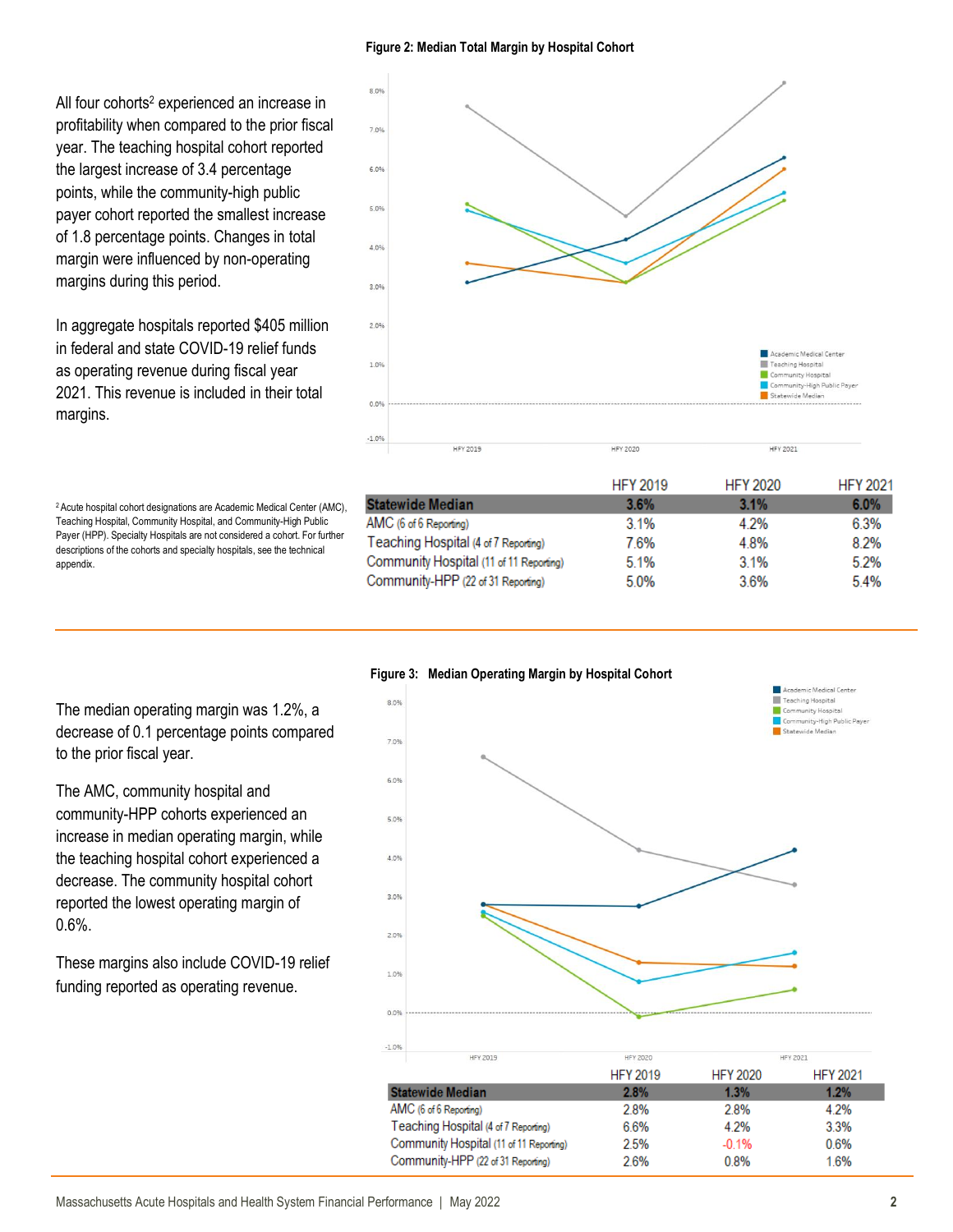The median non-operating margin was 3.7%, an increase of 2.7 percentage points compared to the prior fiscal year.

All cohorts saw an increase in their median non-operating margins compared to the prior fiscal year. The teaching hospital cohort reported the largest change in median non-operating margin, an increase of 5.2 percentage points.

Non-operating margins are influenced by changes in the investment markets. Starting in FY 2020, accounting standards required realized and unrealized gains be recognized in financial performance. These results are included in the non-operating margins in this report.



|                                         | <b>HFY 2019</b> | <b>HFY 2020</b> | <b>HFY 2021</b> |
|-----------------------------------------|-----------------|-----------------|-----------------|
| <b>Statewide Median</b>                 | $0.6\%$         | $1.0\%$         | 3.7%            |
| AMC (6 of 6 Reporting)                  | 0.3%            | 0.5%            | 2.1%            |
| Teaching Hospital (4 of 7 Reporting)    | 1.0%            | 0.6%            | 5.8%            |
| Community Hospital (11 of 11 Reporting) | 0.1%            | 1.1%            | 4.4%            |
| Community-HPP (22 of 31 Reporting)      | 1.3%            | 1.5%            | 3.5%            |

**HFY 2020** 

HFY 2021

Aggregate total operating revenue increased by \$2.8 billion (9.0%), while aggregate net patient service revenue, the most significant component of operating revenue, increased by \$3.5 billion (14.6%) when compared to the prior fiscal year. Aggregate expenses increased \$2.5 billion (8.0%) in FY 2021 as compared to the prior fiscal year.

In FY 2021, hospitals reported \$405 million in COVID-19 relief funds in their operating revenue, as compared to \$1.8 billion in FY 2020.

# **Revenue and Expenses Figure 5: Hospital Operating Revenue and Expenses Trends**

HFY 2019

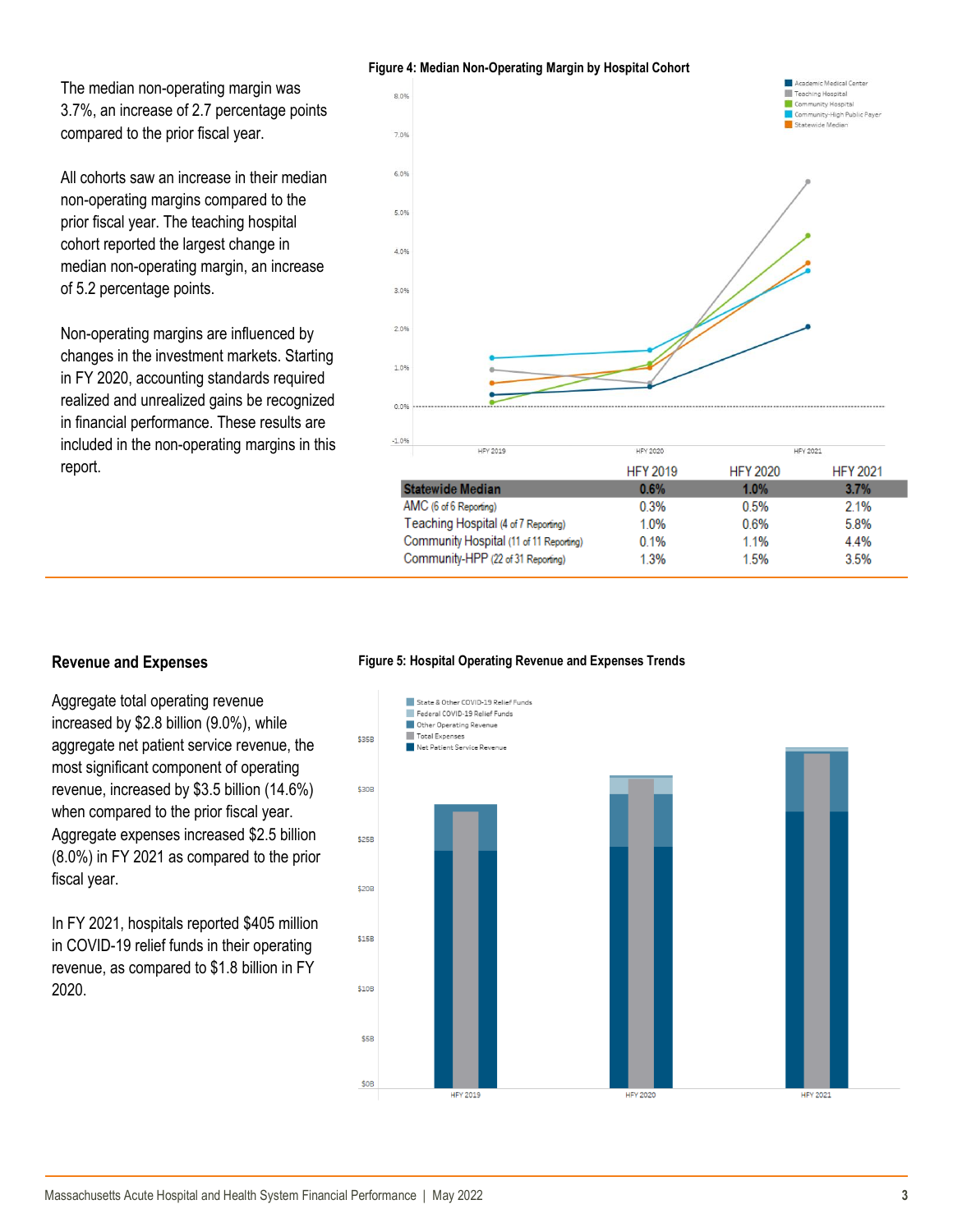| • Parent System OAMC OTeaching                  |                      | O Community |           | OHPP         | <b>O</b> Specialty |           | + Physician Organization |           |              |
|-------------------------------------------------|----------------------|-------------|-----------|--------------|--------------------|-----------|--------------------------|-----------|--------------|
| Baystate Health                                 | ÷                    |             |           | $\mathsf{o}$ | $\bullet$          |           | $\circ$                  |           |              |
| Berkshire Health Systems +                      |                      |             |           |              |                    |           |                          | $\circ$   | $\circ$      |
| Beth Israel Lahey Health +HHH+                  |                      | +<br>٠      | ÷         |              | $\circ$<br>ത       |           | 0-60 0000 0              |           |              |
| Boston Children's Hospital and Subsidiaries     |                      |             |           |              | $\circ$            |           |                          | $\ddot{}$ |              |
| Boston Medical Center Health System             |                      | $\ddot{}$   |           |              | $+O$ $\bullet$     |           |                          |           |              |
| Cambridge Health Alliance                       |                      |             |           |              |                    |           |                          |           |              |
| Cape Cod Healthcare +                           |                      |             |           |              |                    |           | $\circ$<br>$\circ$       |           |              |
| Dana-Farber Cancer Institute and Subsidiaries + |                      |             |           |              |                    |           | ●                        |           |              |
| Emerson Health System and Subsidiaries          |                      |             |           |              |                    |           | $\bullet$                |           |              |
| Harrington HealthCare System +                  |                      |             |           |              |                    |           | $\circ$                  |           |              |
| Lawrence General Hospital and Affiliates +      |                      |             |           | $\circ$<br>٠ |                    |           |                          |           |              |
| Mass General Brigham +                          |                      |             | $\ddot{}$ | ÷            | $+\infty$<br>o     | œ         | $\circ$<br>$0 +$         | $\infty$  | $\ddot{}$    |
| Milford Regional Medical Center and Affiliates  |                      |             |           | $+$ 60       |                    |           |                          |           |              |
| Signature Healthcare Corporation                |                      | $\ddot{}$   |           |              |                    | $\circ$   |                          |           |              |
| South Shore Health System                       |                      |             |           | $\ddot{}$    |                    | $\bullet$ |                          |           |              |
| Southcoast Health Systems +                     |                      |             |           |              |                    |           | $\circ$                  |           |              |
| Sturdy Memorial Foundation and Affiliates +     |                      |             |           |              |                    |           |                          | ٠         | $\circ$      |
| Trinity Health +                                |                      | + +         |           |              |                    | O         |                          |           |              |
| <b>UMass Memorial Health Care</b>               |                      |             |           | +            | $\circ$            | $\bullet$ |                          |           |              |
| Valley Health System +                          |                      |             |           |              | $\bullet$ o        |           |                          |           |              |
| Wellforce +                                     |                      |             |           |              | $\ddot{}$          | O O       | $\circ$                  |           |              |
|                                                 | $< -15\%$ // $-15\%$ | $-10%$      |           | -5%          | 0%                 | 5%        | 10%                      | 15%       | 20% // > 20% |

Note: Some entities had margins of <-15% or >20%. In order to display all entities in one graph, there is an axis break at -15% and 20% to account for those organizations. For more details, see the databook.

# **Profitability: Hospital Health Systems and Physician Organizations**

In FY 2021, 18 of the 21 hospital health systems were profitable and reported a positive total margin. Total margins reported by the hospital health systems were influenced primarily by non-operating margins during this time period.

Thirty-seven of 45 affiliated physician organizations reported a net loss in FY 2021. This is consistent with prior years.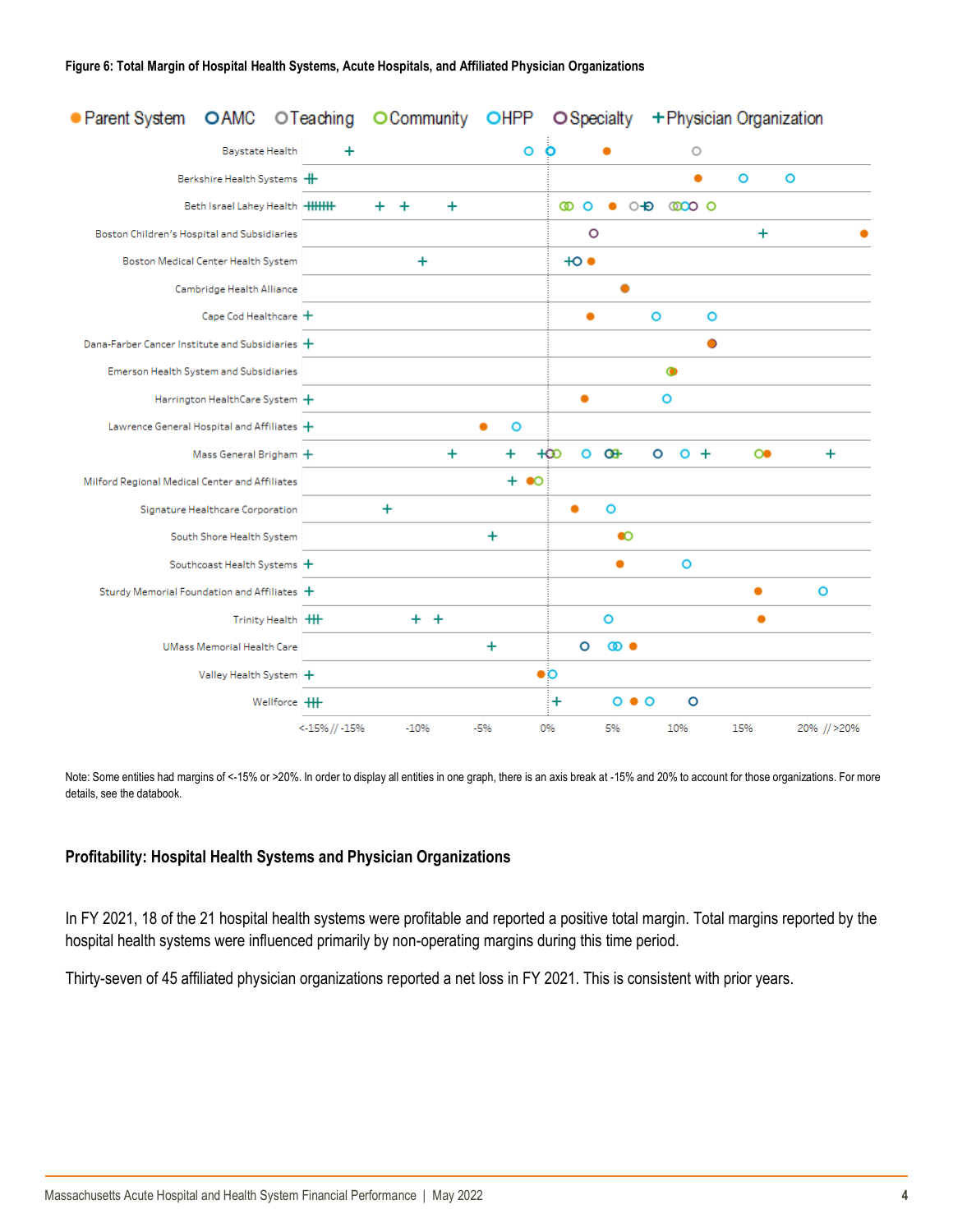| <b>Hospital Health System</b>                                    |                             |                           |                                   |                                           |                               |                                                                 |                                                               |                          |                   |  |
|------------------------------------------------------------------|-----------------------------|---------------------------|-----------------------------------|-------------------------------------------|-------------------------------|-----------------------------------------------------------------|---------------------------------------------------------------|--------------------------|-------------------|--|
| <b>Entity</b>                                                    | <b>Organization Type</b>    | <b>Months</b><br>Reported | <b>Operating</b><br><b>Margin</b> | Non-<br><b>Operating</b><br><b>Margin</b> | <b>Total</b><br><b>Margin</b> | <b>COVID Funding in</b><br><b>Operating Revenue<sup>3</sup></b> | <b>Excess (Deficit) of</b><br>Revenue over<br><b>Expenses</b> | <b>Current Ratio</b>     | <b>Net Assets</b> |  |
| <b>Baystate Health</b>                                           |                             | 12                        | 0.9%                              | 3.7%                                      | 4.6%                          | \$0.0                                                           | \$133.1                                                       | 1.9                      | \$1,422.6         |  |
| Baystate Franklin                                                | Community-High Public Payer | 12                        | $-1.7%$                           | 0.3%                                      | $-1.4%$                       | \$0.0                                                           | (\$1.5)                                                       | 1.1                      | \$52.4            |  |
| Baystate Medical Center &                                        | <b>Teaching Hospital</b>    | 12                        | 5.4%                              | 6.1%                                      | 11.5%                         | \$0.0                                                           | \$195.7                                                       | 2.6                      | \$1,071.3         |  |
| <b>Baystate Noble</b>                                            | Community-High Public Payer | 12                        | 0.1%                              | 0.1%                                      | 0.2%                          | \$0.0                                                           | \$0.1                                                         | 1.0                      | \$30.8            |  |
| <b>Baystate Wing</b>                                             | Community-High Public Payer | 12                        | $-1.2%$                           | 1.6%                                      | 0.3%                          | \$0.0                                                           | \$0.3                                                         | 1.1                      | \$43.8            |  |
| <b>Baystate Medical Practices</b>                                | Physician Organization      | 12                        | $-15.3%$                          | 0.1%                                      | $-15.2%$                      | \$0.0                                                           | (\$59.4)                                                      | $\overline{a}$           |                   |  |
| <b>Berkshire Health Systems</b>                                  |                             | 12                        | 2.5%                              | 9.1%                                      | 11.6%                         | \$17.6                                                          | \$94.6                                                        | 1.6                      | \$602.3           |  |
| <b>Berkshire Medical Center</b>                                  | Community-High Public Payer | 12                        | 6.5%                              | 8.5%                                      | 15.1%                         | \$13.2                                                          | \$96.7                                                        | 1.4                      | \$540.9           |  |
| Fairview Hospital                                                | Community-High Public Payer | 12                        | 11.7%                             | 6.9%                                      | 18.7%                         | \$4.2                                                           | \$15.5                                                        | 1.4                      | \$55.3            |  |
| <b>Berkshire Faculty Services</b>                                | Physician Organization      | 12                        | $-32.1%$                          | 10.1%                                     | $-22.0%$                      | \$0.2                                                           | (\$12.8)                                                      | ÷,                       |                   |  |
| Berkshire Orthopaedic Associates                                 | Physician Organization      | 12                        | $-27.4%$                          | 0.0%                                      | $-27.4%$                      | \$0.0                                                           | (\$2.8)                                                       | $\overline{\phantom{a}}$ |                   |  |
| <b>Beth Israel Lahey Health</b>                                  |                             | 12                        | 1.6%                              | 3.5%                                      | 5.0%                          | \$143.6                                                         | \$352.0                                                       | 2.1                      | \$3,742.0         |  |
| Anna Jaques Hospital                                             | <b>Community Hospital</b>   | 12                        | $-1.3%$                           | 2.6%                                      | 1.3%                          | \$4.9                                                           | \$1.9                                                         | 1.6                      | \$26.6            |  |
| Beth Israel Deaconess Hospital - Milton                          | <b>Community Hospital</b>   | 12                        | 5.6%                              | 4.4%                                      | 10.0%                         | \$0.0                                                           | \$15.2                                                        | 1.8                      | \$123.3           |  |
| Beth Israel Deaconess Hospital - Needham                         | <b>Community Hospital</b>   | 12                        | 0.6%                              | 1.2%                                      | 1.7%                          | \$0.0                                                           | \$2.1                                                         | 1.5                      | \$64.0            |  |
| Beth Israel Deaconess Hospital - Plymouth                        | Community-High Public Payer | 12                        | 1.7%                              | 1.3%                                      | 3.1%                          | \$0.9                                                           | \$10.0                                                        | 1.4                      | \$122.3           |  |
| Beth Israel Deaconess Medical Center                             | Academic Medical Center     | 12                        | 3.9%                              | 3.9%                                      | 7.8%                          | \$0.0                                                           | \$181.4                                                       | 2.2                      | \$1,303.6         |  |
| Lahey Hospital and Medical Center                                | <b>Teaching Hospital</b>    | 12                        | 7.6%                              | 2.0%                                      | 9.7%                          | \$29.3                                                          | \$110.7                                                       | 1.7                      | \$555.7           |  |
| Mount Aubum Hospital                                             | <b>Teaching Hospital</b>    | 12                        | 1.2%                              | 5.5%                                      | 6.7%                          | \$13.4                                                          | \$23.1                                                        | 1.9                      | \$255.6           |  |
| New England Baptist Hospital                                     | Specialty Hospital          | 12                        | 8.9%                              | 2.4%                                      | 11.2%                         | \$17.2                                                          | \$28.4                                                        | 3.1                      | \$177.9           |  |
| Northeast Hospital                                               | Community-High Public Payer | 12                        | 3.9%                              | 6.7%                                      | 10.6%                         | \$0.0                                                           | \$45.6                                                        | 3.4                      | \$313.2           |  |
| Winchester Hospital                                              | <b>Community Hospital</b>   | 12                        | 5.9%                              | 6.7%                                      | 12.6%                         | \$0.0                                                           | \$42.8                                                        | 4.1                      | \$360.2           |  |
| The Affiliated Physicians Group                                  | Physician Organization      | 12                        | $-27.4%$                          | 0.0%                                      | $-27.4%$                      | \$2.2                                                           | (\$27.9)                                                      |                          |                   |  |
| <b>Community Physicians Associates</b>                           | Physician Organization      | 12                        | $-63.9%$                          | 0.0%                                      | $-63.9%$                      | \$0.0                                                           | (\$2.6)                                                       |                          |                   |  |
| Harvard Medical Faculty Physicians                               | Physician Organization      | 12                        | 3.3%                              | 4.2%                                      | 7.5%                          | \$0.0                                                           | \$62.7                                                        | ÷                        |                   |  |
| Jordan Physicians Associates                                     | Physician Organization      | 12                        | $-33.8%$                          | 0.0%                                      | $-33.8%$                      | \$1.6                                                           | (\$10.7)                                                      | ÷                        |                   |  |
| Lahey Clinic                                                     | Physician Organization      | 12                        | $-16.5%$                          | $-2.1%$                                   | $-18.6%$                      | \$29.5                                                          | (\$58.4)                                                      | ÷,                       |                   |  |
| Lahey Physician Community Org                                    | Physician Organization      | 12                        | $-12.8%$                          | $-0.1%$                                   | $-12.9%$                      | \$0.9                                                           | (S3.1)                                                        | ٠                        |                   |  |
| Mount Auburn Professional Services                               | Physician Organization      | 12                        | $-23.7%$                          | 0.0%                                      | $-23.7%$                      | \$8.1                                                           | (\$22.4)                                                      | $\frac{1}{2}$            |                   |  |
| New England Baptist Medical Associates                           | Physician Organization      | 12                        | $-29.9%$                          | 0.0%                                      | $-29.9%$                      | \$0.0                                                           | (\$3.0)                                                       |                          |                   |  |
| Northeast Medical Practice                                       | Physician Organization      | 12                        | $-42.4%$                          | $-0.1%$                                   | -42.5%                        | \$2.4                                                           | (\$15.8)                                                      | $\frac{1}{2}$            |                   |  |
| Seacoast Affiliated Group Practice                               | Physician Organization      | 12                        | $-11.0%$                          | 0.0%                                      | $-11.0%$                      | \$1.1                                                           | (\$1.6)                                                       |                          |                   |  |
| Winchester Physician Association                                 | Physician Organization      | 12                        | $-7.2%$                           | 0.0%                                      | $-7.3%$                       | \$2.1                                                           | (\$4.1)                                                       |                          |                   |  |
| <b>Boston Children's Hospital and Subsidiaries</b>               |                             | 12                        | $-0.3%$                           | 27.6%                                     | 27.3%                         | \$26.5                                                          | \$1,088.7                                                     | 1.4                      | \$7,909.3         |  |
| Boston Children's Hospital                                       | Specialty Hospital          | 12                        | $-0.8%$                           | 4.4%                                      | 3.6%                          | \$0.0                                                           | \$75.1                                                        | 6.6                      | \$5,170.7         |  |
| Physicians Organization at Children's Hospital and<br>Foundation | Physician Organization      | 12                        | $-3.7%$                           | 20.3%                                     | 16.6%                         | \$26.5                                                          | \$177.4                                                       |                          |                   |  |
| <b>Boston Medical Center Health System</b>                       |                             | 12                        | 1.9%                              | 1.4%                                      | 3.4%                          | \$60.0                                                          | \$154.8                                                       | 1.7                      | \$2,052.9         |  |
| Boston Medical Center ε                                          | Academic Medical Center     | 12                        | 0.5%                              | 1.9%                                      | 2.3%                          | \$60.0                                                          | \$46.0                                                        | 1.9                      | \$1,420.5         |  |
| Boston University Affiliated Physicians                          | Physician Organization      | 12                        | $-9.6%$                           | 0.0%                                      | $-9.6%$                       | \$0.0                                                           | (S0.1)                                                        |                          |                   |  |
| <b>BMC Faculty Practice Foundation</b>                           | Physician Organization      | 12                        | $-0.9%$                           | 2.7%                                      | 1.7%                          | \$0.0                                                           | \$7.4                                                         |                          |                   |  |
| <b>Cambridge Health Alliance</b>                                 |                             | 12                        | $-3.6%$                           | 9.6%                                      | 6.0%                          | \$0.0                                                           | \$50.1                                                        | 4.1                      | \$299.2           |  |
| Cambridge Health Alliance ε                                      | <b>Teaching Hospital</b>    | 12                        | $-3.6%$                           | 9.6%                                      | 6.0%                          | \$0.0                                                           | \$50.1                                                        | 4.1                      | \$299.2           |  |
| <b>Cape Cod Healthcare</b>                                       |                             | 12                        | $-1.1%$                           | 4.4%                                      | 3.3%                          | \$17.2                                                          | \$33.1                                                        | 1.3                      | \$893.0           |  |
| Cape Cod Hospital                                                | Community-High Public Payer | 12                        | 5.1%                              | 3.3%                                      | 8.4%                          | \$11.6                                                          | \$52.7                                                        | 1.5                      | \$513.0           |  |
| Falmouth Hospital                                                | Community-High Public Payer | 12                        | 1.1%                              | 11.7%                                     | 12.7%                         | \$3.9                                                           | \$24.2                                                        | 0.9                      | \$247.6           |  |
| Medical Affiliates of Cape Cod                                   | Physician Organization      | 12                        | $-59.1%$                          | $-21.9%$                                  | $-81.0%$                      | \$0.9                                                           | (\$52.0)                                                      |                          |                   |  |
| <b>Dana-Farber Cancer Institute and Subsidiaries</b>             |                             | 12                        | -7.3%                             | 19.9%                                     | 12.6%                         | \$24.0                                                          | \$323.4                                                       | 1.1                      | \$2,900.3         |  |
| Dana-Farber Cancer Institute                                     | Specialty Hospital          | 12                        | $-7.2%$                           | 19.9%                                     | 12.7%                         | \$23.5                                                          | \$326.0                                                       | 1.2                      | \$2,942.8         |  |
| Dana-Farber Cancer Care Network, Inc                             | Physician Organization      | 12                        | $-19.6%$                          | 0.0%                                      | $-19.5%$                      | \$0.5                                                           | (\$1.8)                                                       | $\frac{1}{2}$            |                   |  |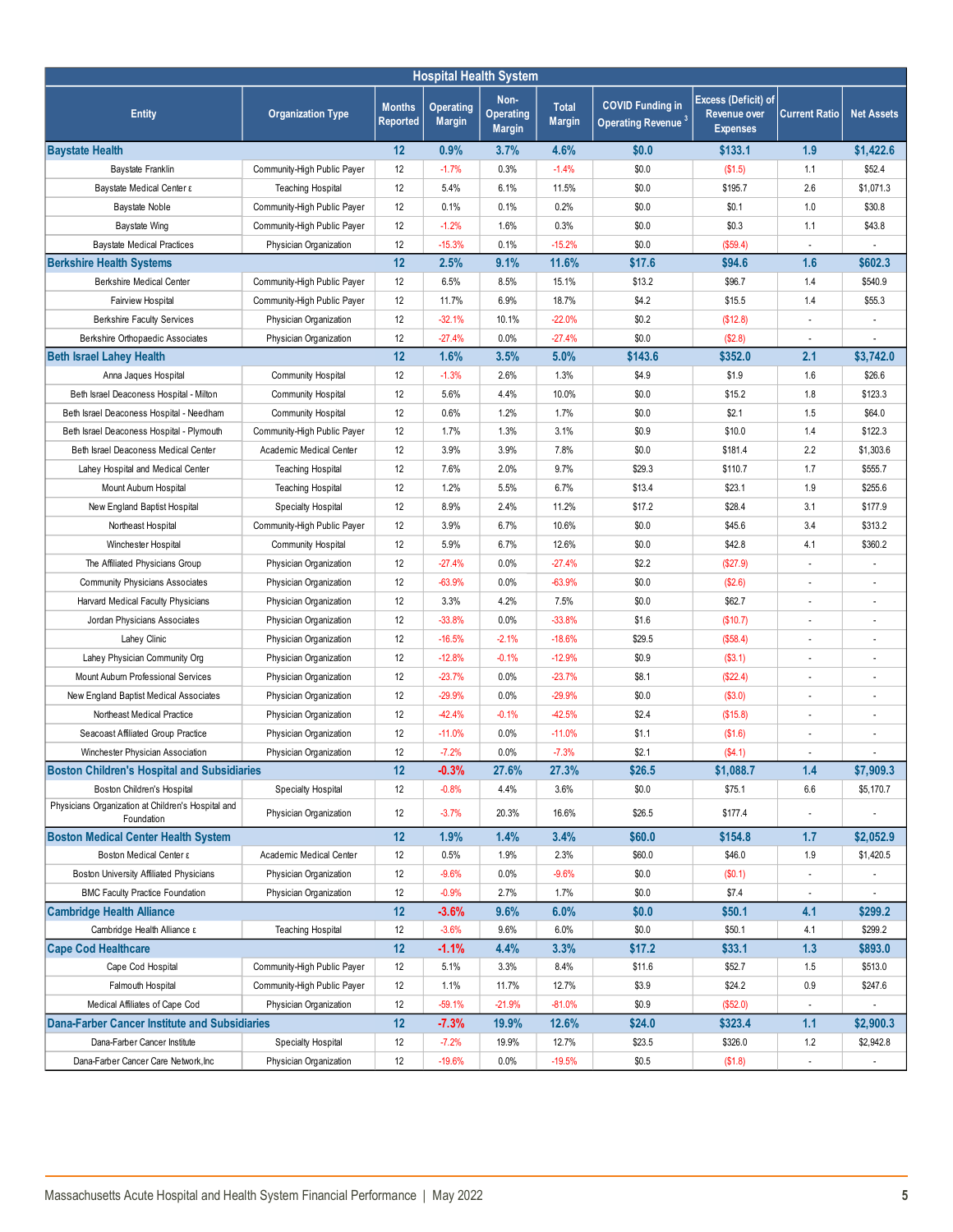| <b>Hospital Health System</b>                                                     |                             |                                  |                                   |                                           |                               |                                                                                                                            |                                                        |                          |                   |
|-----------------------------------------------------------------------------------|-----------------------------|----------------------------------|-----------------------------------|-------------------------------------------|-------------------------------|----------------------------------------------------------------------------------------------------------------------------|--------------------------------------------------------|--------------------------|-------------------|
| <b>Entity</b>                                                                     | <b>Organization Type</b>    | <b>Months</b><br><b>Reported</b> | <b>Operating</b><br><b>Margin</b> | Non-<br><b>Operating</b><br><b>Margin</b> | <b>Total</b><br><b>Margin</b> | <b>COVID Funding in</b><br>Operating Revenue <sup>3</sup>                                                                  | Excess (Deficit) of<br>Revenue over<br><b>Expenses</b> | <b>Current Ratio</b>     | <b>Net Assets</b> |
| <b>Emerson Health System and Subsidiaries</b>                                     |                             | 12                               | 0.6%                              | 9.1%                                      | 9.7%                          | \$0.0                                                                                                                      | \$33.8                                                 | 1.4                      | \$86.0            |
| Emerson Hospital                                                                  | <b>Community Hospital</b>   | 12                               | 0.4%                              | 9.1%                                      | 9.5%                          | \$0.0                                                                                                                      | \$33.0                                                 | 1.7                      | \$88.2            |
| <b>Heywood Healthcare</b>                                                         |                             |                                  |                                   |                                           |                               |                                                                                                                            |                                                        |                          |                   |
| Athol Hospital                                                                    |                             |                                  |                                   |                                           |                               |                                                                                                                            |                                                        |                          |                   |
| Heywood Hospital                                                                  |                             |                                  |                                   |                                           |                               | Heywood Healthcare was not able to submit financial data in time for this publication.                                     |                                                        |                          |                   |
| Heywood Medical Group                                                             |                             |                                  |                                   |                                           |                               |                                                                                                                            |                                                        |                          |                   |
| <b>Lawrence General Hospital and Affiliates</b>                                   |                             | 12                               | $-5.9%$                           | 1.0%                                      | $-4.9%$                       | \$0.0                                                                                                                      | (\$16.3)                                               | 1.4                      | \$66.2            |
| Lawrence General Hospital                                                         | Community-High Public Payer | 12                               | $-3.4%$                           | 1.0%                                      | $-2.4%$                       | \$0.0                                                                                                                      | (S7.5)                                                 | 1.3                      | \$72.8            |
| <b>Community Medical Associates</b>                                               | Physician Organization      | 12                               | $-106.8%$                         | $-7.4%$                                   | $-114.1%$                     | \$0.0                                                                                                                      | (S7.1)                                                 | $\overline{a}$           |                   |
| <b>Mass General Brigham</b>                                                       |                             | 12                               | 2.4%                              | 14.5%                                     | 16.9%                         | \$234.1                                                                                                                    | \$3,162.2                                              | 2.7                      | \$16,175.5        |
| Brigham & Women's Faulkner Hospital                                               | <b>Community Hospital</b>   | 12                               | 4.8%                              | 0.0%                                      | 4.8%                          | \$6.8                                                                                                                      | \$15.9                                                 | 0.7                      | \$68.4            |
| Brigham & Women's Hospital                                                        | Academic Medical Center     | 12                               | 8.4%                              | 0.1%                                      | 8.5%                          | \$47.0                                                                                                                     | \$314.8                                                | 0.8                      | \$612.8           |
| Cooley Dickinson Hospital                                                         | Community-High Public Payer | 12                               | 10.6%                             | 0.0%                                      | 10.6%                         | \$4.8                                                                                                                      | \$25.0                                                 | 0.7                      | \$41.7            |
| Martha's Vineyard Hospital                                                        | <b>Community Hospital</b>   | 12                               | 4.0%                              | 12.3%                                     | 16.3%                         | \$1.5                                                                                                                      | \$21.2                                                 | 2.1                      | \$160.0           |
| Massachusetts Eye & Ear Infirmary                                                 | Specialty Hospital          | 12                               | 0.2%                              | 0.0%                                      | 0.2%                          | \$7.7                                                                                                                      | \$0.6                                                  | 1.1                      | \$19.2            |
| Massachusetts General Hospital                                                    | Academic Medical Center     | 12                               | 4.7%                              | 0.1%                                      | 4.8%                          | \$82.6                                                                                                                     | \$241.2                                                | 0.8                      | \$3,194.2         |
| Nantucket Cottage Hospital                                                        | <b>Community Hospital</b>   | 12                               | $-0.9%$                           | 6.1%                                      | 5.2%                          | \$1.1                                                                                                                      | \$4.0                                                  | 3.5                      | \$162.9           |
| Newton-Wellesley Hospital                                                         | <b>Community Hospital</b>   | 12                               | 1.2%                              | $-0.5%$                                   | 0.7%                          | \$2.0                                                                                                                      | \$4.2                                                  | 0.7                      | \$87.6            |
| North Shore Medical Center                                                        | Community-High Public Payer | 12                               | 3.1%                              | $-0.1%$                                   | 3.0%                          | \$3.8                                                                                                                      | \$15.7                                                 | 0.7                      | \$212.3           |
|                                                                                   |                             | 12                               | 4.9%                              | 7.2%                                      | 12.2%                         | \$14.5                                                                                                                     | \$142.4                                                | $\overline{\phantom{a}}$ |                   |
| Brigham and Women's Physicians Organization                                       | Physician Organization      |                                  |                                   |                                           |                               |                                                                                                                            |                                                        |                          |                   |
| <b>CD Practice Associates</b>                                                     | Physician Organization      | 12                               | $-21.2%$                          | 0.0%                                      | $-21.2%$                      | \$2.5                                                                                                                      | (\$13.8)                                               | ÷                        |                   |
| Massachusetts Eye and Ear Associates<br>Massachusetts General Hospital Physicians | Physician Organization      | 12                               | 3.6%                              | 1.8%                                      | 5.4%                          | \$3.4                                                                                                                      | \$9.5                                                  | ÷                        |                   |
| Organization                                                                      | Physician Organization      | 12                               | 2.8%                              | 9.4%                                      | 12.2%                         | \$16.6                                                                                                                     | \$181.7                                                |                          |                   |
| Nantucket Physician Organization                                                  | Physician Organization      | 12                               | 21.8%                             | 0.0%                                      | 21.8%                         | \$0.0                                                                                                                      | \$0.1                                                  | ÷                        |                   |
| Newton-Wellesley Physician Hospital Group                                         | Physician Organization      | 12                               | $-0.4%$                           | 0.0%                                      | $-0.4%$                       | \$0.7                                                                                                                      | (\$0.5)                                                | ÷                        |                   |
| North Shore Physicians Group                                                      | Physician Organization      | 12                               | $-7.2%$                           | 0.0%                                      | $-7.3%$                       | \$6.8                                                                                                                      | (\$14.0)                                               | ÷                        |                   |
| Partners Community Physician Organization                                         | Physician Organization      | 12                               | $-8.4%$                           | 5.6%                                      | $-2.8%$                       | \$3.2                                                                                                                      | (\$4.4)                                                | ÷                        |                   |
| <b>Milford Regional Medical Center and Affiliates</b>                             |                             | 12                               | $-3.5%$                           | 2.2%                                      | $-1.3%$                       | \$2.7                                                                                                                      | (\$4.4)                                                | 1.7                      | \$123.5           |
| Milford Regional Medical Center                                                   | Community Hospital          | 12                               | $-3.7%$                           | 3.0%                                      | $-0.7%$                       | \$1.9                                                                                                                      | (\$1.8)                                                | 1.8                      | \$119.4           |
| Milford Regional Physician Group                                                  | Physician Organization      | 12                               | $-2.7%$                           | 0.0%                                      | $-2.7%$                       | \$0.8                                                                                                                      | (\$2.6)                                                | ÷                        | $\overline{a}$    |
| <b>Shriners Hospitals for Children</b>                                            |                             |                                  |                                   |                                           |                               |                                                                                                                            |                                                        |                          |                   |
| Shriners Hospital for Children - Boston                                           |                             |                                  |                                   |                                           |                               |                                                                                                                            |                                                        |                          |                   |
| Shriners Hospital for Children - Springfield                                      |                             |                                  |                                   |                                           |                               | Shriner's Hospital for Children has a fiscal year end date of December 31 and therefore their data is not due at this time |                                                        |                          |                   |
| <b>Signature Healthcare Corporation</b>                                           |                             | 12                               | 1.0%                              | 1.0%                                      | 2.1%                          | \$19.3                                                                                                                     | \$8.4                                                  | 0.8                      | \$110.4           |
| Signature Healthcare Brockton Hospital                                            | Community-High Public Payer | 12                               | 3.8%                              | 1.2%                                      | 4.9%                          | \$15.8                                                                                                                     | \$17.0                                                 | 0.7                      | \$92.8            |
| Signature Healthcare Medical Group                                                | Physician Organization      | 12                               | $-12.3%$                          | 0.0%                                      | $-12.3%$                      | \$3.5                                                                                                                      | (\$9.0)                                                |                          |                   |
| South Shore Health System Inc.                                                    |                             | 12                               | $-0.7%$                           | 6.4%                                      | 5.7%                          | \$6.6                                                                                                                      | \$51.9                                                 | 1.3                      | \$491.0           |
| South Shore Hospital                                                              | Community Hospital          | 12                               | $-0.4%$                           | 6.7%                                      | 6.2%                          | \$0.3                                                                                                                      | \$49.9                                                 | 1.0                      | \$403.5           |
| Coastal Medical Associates                                                        | Physician Organization      | 12                               | $-4.2%$                           | 0.0%                                      | $-4.2%$                       | \$6.3                                                                                                                      | (\$4.5)                                                |                          |                   |
| <b>Southcoast Health Systems</b>                                                  |                             | 12                               | $-2.8%$                           | 8.5%                                      | 5.6%                          | \$6.2\$                                                                                                                    | \$70.6                                                 | 1.1                      | \$950.7           |
| Southcoast Hospital Group                                                         | Community-High Public Payer | 12                               | 3.0%                              | 7.7%                                      | 10.7%                         | \$6.2                                                                                                                      | \$106.5                                                | 1.1                      | \$697.0           |
| Southcoast Physician Group                                                        | Physician Organization      | 12                               | $-34.4%$                          | 0.0%                                      | $-34.4%$                      | \$0.0                                                                                                                      | (\$78.0)                                               | ÷,                       |                   |
| <b>Steward Health Care</b>                                                        |                             |                                  |                                   |                                           |                               |                                                                                                                            |                                                        |                          |                   |
| Morton Hospital                                                                   |                             |                                  |                                   |                                           |                               |                                                                                                                            |                                                        |                          |                   |
| Nashoba Valley Medical Center                                                     |                             |                                  |                                   |                                           |                               |                                                                                                                            |                                                        |                          |                   |
| Steward Carney Hospital ε                                                         |                             |                                  |                                   |                                           |                               |                                                                                                                            |                                                        |                          |                   |
| Steward Good Samaritan Medical Center                                             |                             |                                  |                                   |                                           |                               |                                                                                                                            |                                                        |                          |                   |
| Steward Holy Family Hospital                                                      |                             |                                  |                                   |                                           |                               | Steward Health Care has a fiscal year end date of December 31 and therefore their data is not due at this time             |                                                        |                          |                   |
| Steward Norwood Hospital                                                          |                             |                                  |                                   |                                           |                               |                                                                                                                            |                                                        |                          |                   |
| Steward Saint Anne's Hospital                                                     |                             |                                  |                                   |                                           |                               |                                                                                                                            |                                                        |                          |                   |
| Steward St. Elizabeth's Medical Center ε                                          |                             |                                  |                                   |                                           |                               |                                                                                                                            |                                                        |                          |                   |
| Steward Medical Group                                                             |                             |                                  |                                   |                                           |                               |                                                                                                                            |                                                        |                          |                   |
|                                                                                   |                             |                                  |                                   |                                           |                               |                                                                                                                            |                                                        |                          |                   |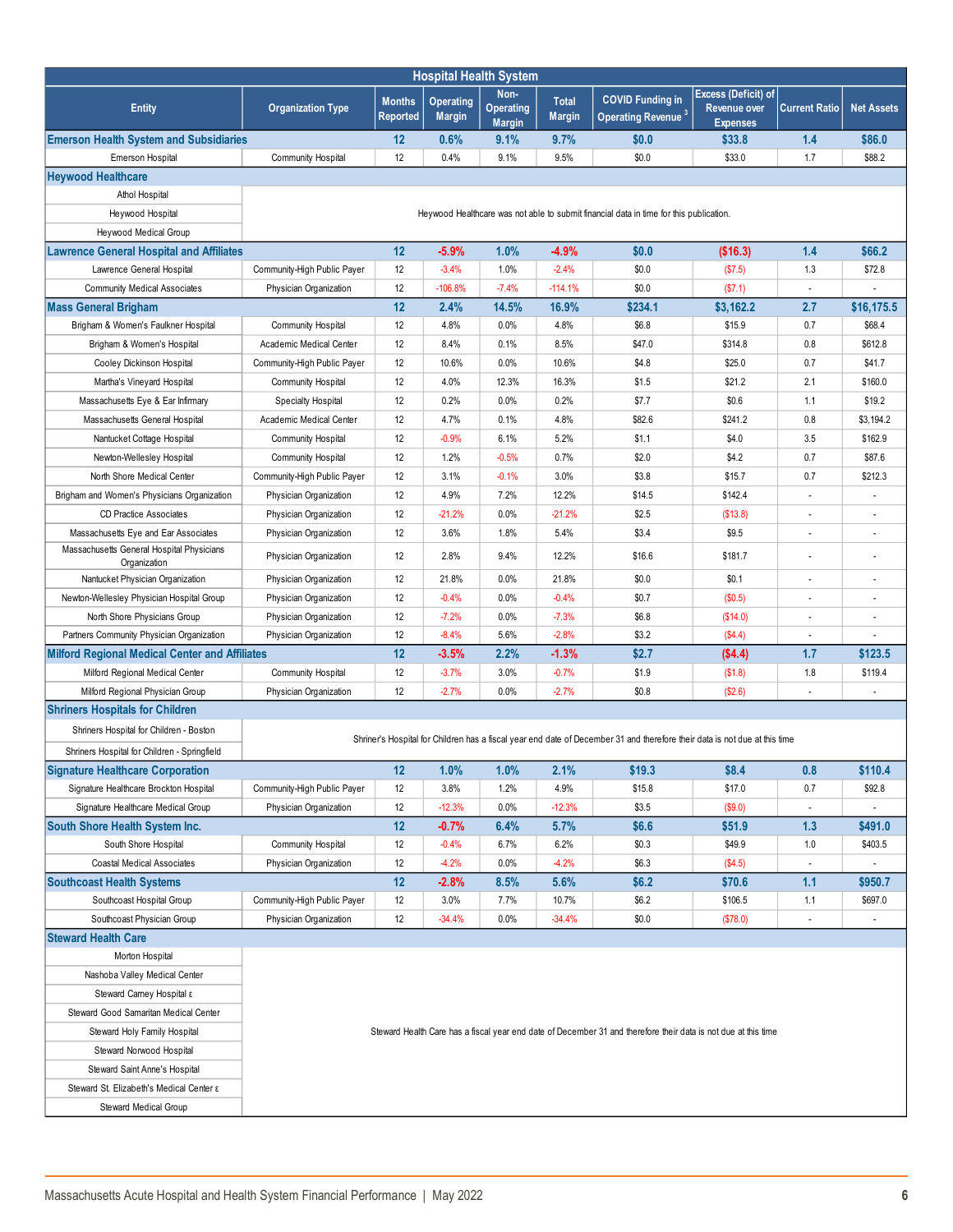| <b>Hospital Health System</b>                    |                                                                                                             |                                  |                                   |                                           |                        |                                                           |                                                        |                          |                   |
|--------------------------------------------------|-------------------------------------------------------------------------------------------------------------|----------------------------------|-----------------------------------|-------------------------------------------|------------------------|-----------------------------------------------------------|--------------------------------------------------------|--------------------------|-------------------|
| <b>Entity</b>                                    | <b>Organization Type</b>                                                                                    | <b>Months</b><br><b>Reported</b> | <b>Operating</b><br><b>Margin</b> | Non-<br><b>Operating</b><br><b>Margin</b> | Total<br><b>Margin</b> | <b>COVID Funding in</b><br>Operating Revenue <sup>3</sup> | <b>Excess (Deficit) of</b><br>Revenue over<br>Expenses | <b>Current Ratio</b>     | <b>Net Assets</b> |
| <b>Sturdy Memorial Foundation and Affiliates</b> |                                                                                                             | 12                               | $-4.0%$                           | 20.3%                                     | 16.2%                  | \$0.0                                                     | \$56.8                                                 | 1.3                      | \$591.1           |
| Sturdy Memorial Hospital                         | Community-High Public Payer                                                                                 | 12                               | $-1.4%$                           | 22.6%                                     | 21.2%                  | \$0.0                                                     | \$61.5                                                 | 1.2                      | \$514.9           |
| <b>Sturdy Memorial Associates</b>                | Physician Organization                                                                                      | 12                               | $-18.5%$                          | $-0.7%$                                   | $-19.2%$               | \$0.0                                                     | (\$11.6)                                               |                          |                   |
| <b>Tenet Healthcare</b>                          |                                                                                                             |                                  |                                   |                                           |                        |                                                           |                                                        |                          |                   |
| MetroWest Medical Center                         |                                                                                                             |                                  |                                   |                                           |                        |                                                           |                                                        |                          |                   |
| Saint Vincent Hospital ε                         | Tenet Healthcare has a fiscal year end date of December 31 and therefore their data is not due at this time |                                  |                                   |                                           |                        |                                                           |                                                        |                          |                   |
| Metrowest Physician Services                     |                                                                                                             |                                  |                                   |                                           |                        |                                                           |                                                        |                          |                   |
| Saint Vincent Medical Company                    |                                                                                                             |                                  |                                   |                                           |                        |                                                           |                                                        |                          |                   |
| <b>Trinity Health</b>                            |                                                                                                             | 12                               | 2.8%                              | 13.7%                                     | 16.5%                  | \$632.4                                                   | \$3,852.0                                              | 2.1                      | \$18,508.3        |
| Mercy Medical Center                             | Community-High Public Payer                                                                                 | 12                               | $-0.4%$                           | 5.1%                                      | 4.7%                   | (\$3.4)                                                   | \$15.8                                                 | 1.8                      | \$199.5           |
| Mercy Inpatient Medical Associates               | Physician Organization                                                                                      | 12                               | $-10.1%$                          | 0.0%                                      | $-10.1%$               | \$0.0                                                     | (S2.8)                                                 |                          |                   |
| Mercy Medical Group                              | Physician Organization                                                                                      | 12                               | $-80.4%$                          | 0.0%                                      | $-80.4%$               | (\$0.0)                                                   | (\$3.2)                                                | ÷                        |                   |
| Mercy Specialist Physicians                      | Physician Organization                                                                                      | 12                               | $-62.1%$                          | 0.0%                                      | $-62.1%$               | \$0.5                                                     | (S1.7)                                                 | ÷                        |                   |
| Pioneer Valley Cardiology Associates             | Physician Organization                                                                                      | 12                               | $-70.7%$                          | 0.0%                                      | $-70.7%$               | \$0.0                                                     | (\$6.0)                                                | $\overline{a}$           |                   |
| <b>Riverbend Medical Group</b>                   | Physician Organization                                                                                      | 12                               | $-8.4%$                           | 0.0%                                      | $-8.4%$                | \$14.7                                                    | (S6.5)                                                 | $\overline{a}$           |                   |
| <b>UMass Memorial Health Care</b>                |                                                                                                             | 12                               | $-2.1%$                           | 8.7%                                      | 6.6%                   | \$38.7                                                    | \$220.7                                                | 1.4                      | \$1,457.8         |
| HealthAlliance-Clinton Hospital                  | Community-High Public Payer                                                                                 | 12                               | 0.4%                              | 4.7%                                      | 5.0%                   | \$1.3                                                     | \$11.6                                                 | 1.1                      | \$178.4           |
| Marlborough Hospital                             | Community-High Public Payer                                                                                 | 12                               | 1.4%                              | 4.0%                                      | 5.4%                   | \$0.8                                                     | \$6.0                                                  | 1.3                      | \$58.4            |
| Harrington Memorial Hospital                     | Community-High Public Payer                                                                                 | 12                               | 6.8%                              | 2.5%                                      | 9.2%                   | \$0.0                                                     | \$14.6                                                 | 2.2                      | \$80.6            |
| UMass Memorial Medical Center $\varepsilon$      | Academic Medical Center                                                                                     | 12                               | 0.7%                              | 2.2%                                      | 2.9%                   | \$22.3                                                    | \$64.4                                                 | 1.1                      | \$479.3           |
| Harrington Physician Services                    | Physician Organization                                                                                      | 12                               | $-38.4%$                          | $-0.1%$                                   | $-38.5%$               | \$0.0                                                     | (S9.3)                                                 |                          |                   |
| UMass Memorial Medical Group Inc.                | Physician Organization                                                                                      | 12                               | $-5.4%$                           | 1.1%                                      | $-4.3%$                | \$1.8                                                     | (\$27.8)                                               |                          |                   |
| <b>Valley Health System</b>                      |                                                                                                             | 12 <sup>2</sup>                  | $-0.4%$                           | 0.0%                                      | $-0.5%$                | \$0.0                                                     | (\$1.0)                                                | 1.4                      | \$22.8            |
| Holyoke Medical Center                           | Community-High Public Payer                                                                                 | 12                               | 0.8%                              | $-0.4%$                                   | 0.4%                   | \$0.0                                                     | \$0.8                                                  | 1.3                      | \$10.5            |
| Western Mass Physician Associates                | Physician Organization                                                                                      | 12                               | $-23.3%$                          | 0.0%                                      | $-23.3%$               | \$0.0                                                     | (S1.6)                                                 |                          |                   |
| <b>Wellforce</b>                                 |                                                                                                             | 12                               | 0.1%                              | 6.6%                                      | 6.7%                   | \$17.9                                                    | \$165.2                                                | 1.1                      | \$966.9           |
| Lowell General Hospital                          | Community-High Public Payer                                                                                 | 12                               | 1.7%                              | 3.7%                                      | 5.4%                   | \$11.5                                                    | \$27.9                                                 | 1.2                      | \$160.4           |
| MelroseWakefield Health                          | Community-High Public Payer                                                                                 | 12                               | $-3.6%$                           | 11.5%                                     | 7.9%                   | \$1.5                                                     | \$21.3                                                 | 0.7                      | \$191.1           |
| Tufts Medical Center ε                           | Academic Medical Center                                                                                     | 12                               | 4.5%                              | 6.7%                                      | 11.2%                  | \$7.6                                                     | \$135.3                                                | 1.4                      | \$387.9           |
| Circle Health Physicians                         | Physician Organization                                                                                      | 12                               | $-19.6%$                          | $-0.2%$                                   | $-19.8%$               | (\$4.3)                                                   | (\$13.4)                                               | $\overline{\phantom{a}}$ |                   |
| Hallmark Health Medical Associates               | Physician Organization                                                                                      | 12                               | $-30.7%$                          | 0.0%                                      | $-30.7%$               | (\$0.8)                                                   | (\$16.1)                                               | ÷                        |                   |
| Tufts Medical Center Community Care              | Physician Organization                                                                                      | 12                               | $-27.5%$                          | 0.0%                                      | $-27.5%$               | \$0.0                                                     | (\$2.5)                                                | ÷                        |                   |
| Tufts Medical Center Physician Organization      | Physician Organization                                                                                      | 12                               | 0.7%                              | 0.0%                                      | 0.7%                   | \$0.0                                                     | \$2.1                                                  | ÷                        |                   |

#### All dollar values are in millions.

<sup>3</sup> Sum of amounts reported as Other Operating Revenue: Federal COVID-19 Relief Funds and Other Operating Revenue: State & Other COVID-19 Relief Funds. This value does not include COVID-19 relief funds reported on other line items.

ε Indicates a hospital meets the High Public Payer threshold.

- Indicates current ratio and net assets are not collected from the physician organization.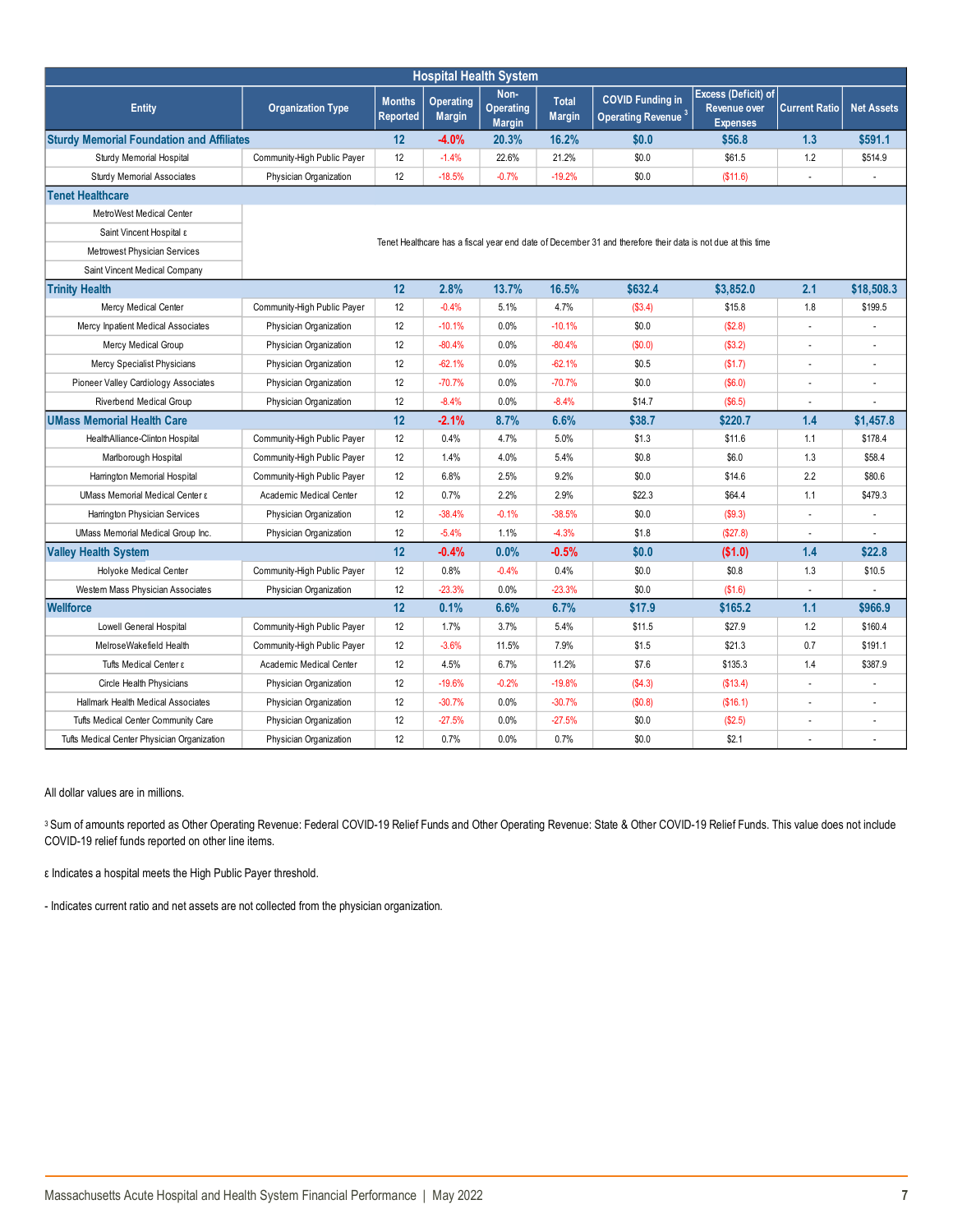# REPORT NOTES

# **Description of Financial Metrics**

Financial ratio analysis is one critical component of assessing an entity's financial condition. As part of this preliminary annual financial performance report, the Center for Health Information and Analysis (CHIA) collects data and reports on profitability, liquidity, and solvency metrics. The measures are used for hospitals and hospital health systems. The physician organizations only report on profitability metrics. Below are the descriptions and calculations for each.

# **Operating Margin**

Operating income is income from normal operations of an entity, including patient care and other activities, such as research, gift shops, parking, and cafeteria, minus the expenses associated with such activities. Operating margin is a critical ratio that measures how profitable the entity is when looking at the performance of its primary activities.

Of note, some federal and state COVID-19 relief funds received are included in the entity's operating income.

Operating Margin = (Total Operating Revenue - Total Expenses Including Nonrecurring Gains Losses) / Total Unrestricted Revenue, Gains, and Other Support

# **Non-Operating Margin**

Non-operating income or loss is net of expenses and includes items that are not related to operations, such as investment income, contributions, gains from the sale of assets, and other unrelated business activities.

Non-Operating Margin = Total Non-Operating Revenue / Total Unrestricted Revenue, Gains, and Other Support

# **Total Margin**

This ratio evaluates the overall profitability of the entity using both operating surplus (or loss) and non-operating surplus (or loss).

Total Margin = Total Excess of Revenue, Gains, and Other Support Over Expenses / Total Unrestricted Revenue, Gains, and Other Support

# **COVID Funding in Operating Revenue**

This metric sums all sources of COVID-19 relief funding that was reported as other operating revenue in the financial statements. This may include COVID-19 relief funding received under the CARES Act, HHS public health and social service emergency funds, private foundation grants or contributions, or state relief funds.

COVID Funding in Operating Revenue = Other Operating Revenue: Federal COVID-19 Relief Funds + Other Operating Revenue: State & Other COVID-19 Relief Funds

# **Current Ratio**

This ratio measures an entity's ability to meet its current liabilities with it current assets. A ratio of 1.0 or higher indicates that current liabilities could be adequately covered by the entity's existing current assets.

Current Ratio = Total Current Assets / Total Current Liabilities